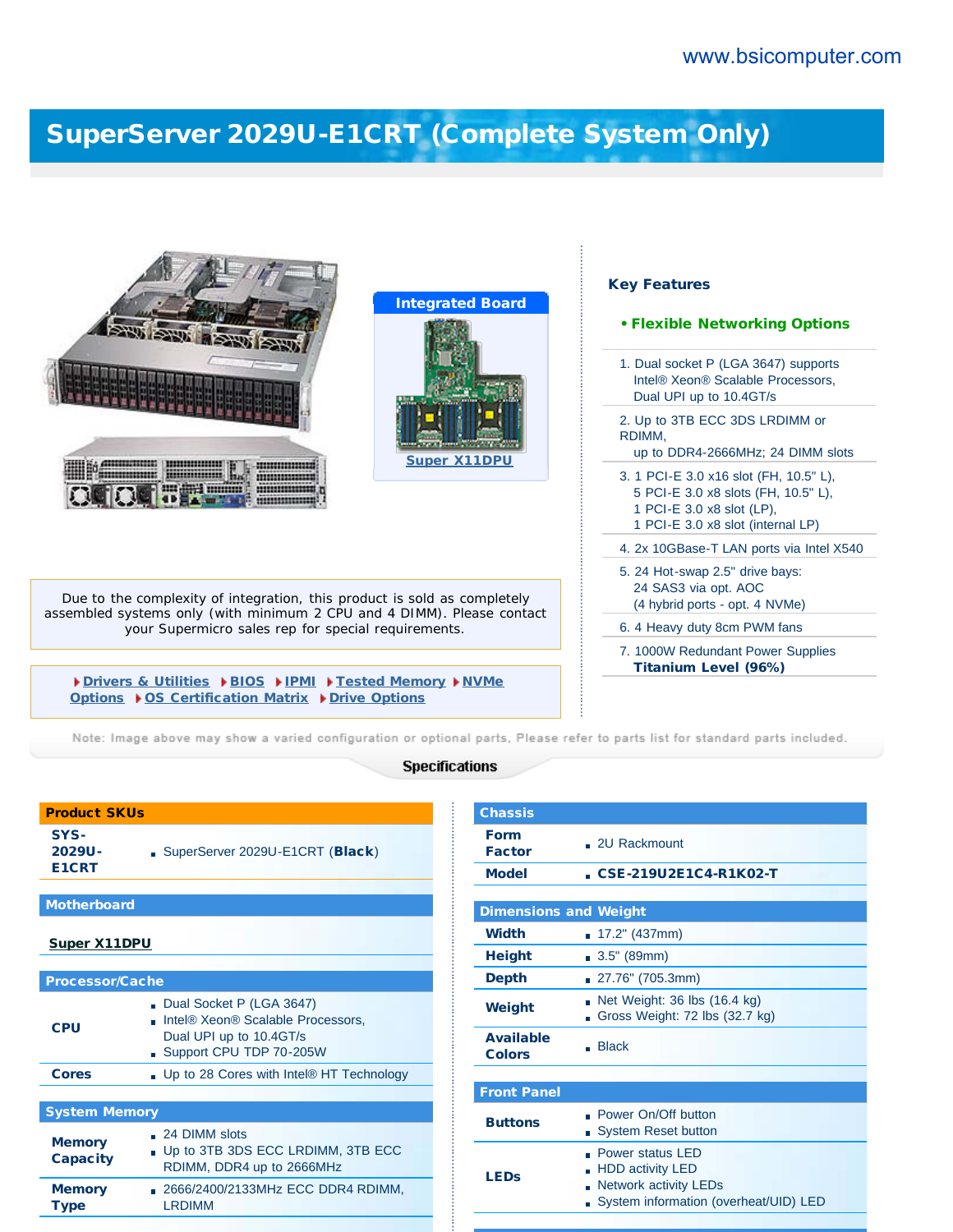| <b>On-Board Devices</b>               |                                                                                                                                                   |  |  |  |
|---------------------------------------|---------------------------------------------------------------------------------------------------------------------------------------------------|--|--|--|
| <b>Chipset</b>                        | Intel® C621 chipset                                                                                                                               |  |  |  |
| <b>SAS</b>                            | SAS3 (12Gbps) via expander +<br>Broadcom 3108/3008 AOC                                                                                            |  |  |  |
| <b>Network</b><br><b>Connectivity</b> | 2x 10GBase-T ports via Intel® X540<br>(AOC-2UR68-i2XT)                                                                                            |  |  |  |
| <b>IPMI</b>                           | Support for Intelligent Platform<br>Management Interface v.2.0<br>. IPMI 2.0 with virtual media over LAN and<br><b>KVM-over-LAN support</b>       |  |  |  |
| <b>Graphics</b>                       | $\blacksquare$ ASPEED AST2500 BMC                                                                                                                 |  |  |  |
| Input / Output                        |                                                                                                                                                   |  |  |  |
| <b>SAS</b>                            | 24 SAS3 ports support via expander and<br>storage Add-on Cards                                                                                    |  |  |  |
| LAN                                   | 2 RJ45 10GBase-T LAN ports<br>1 RJ45 Dedicated IPMI LAN port                                                                                      |  |  |  |
| USB                                   | $\Box$ 3 USB 3.0 ports<br>(2 rear, 1 Type A)                                                                                                      |  |  |  |
| <b>Video</b>                          | ■ 1 VGA Connector                                                                                                                                 |  |  |  |
| <b>Serial</b><br><b>Header</b>        | 1 Serial header                                                                                                                                   |  |  |  |
| <b>DOM</b>                            | 2 Super DOM (Disk on Module) ports                                                                                                                |  |  |  |
| <b>System BIOS</b>                    |                                                                                                                                                   |  |  |  |
| <b>BIOS Type</b>                      | AMI 32Mb SPI Flash ROM                                                                                                                            |  |  |  |
|                                       |                                                                                                                                                   |  |  |  |
| <b>Management</b>                     |                                                                                                                                                   |  |  |  |
| <b>Software</b>                       | Intel® Node Manager<br><u>∎ Redfish API</u><br>$\blacksquare$ IPMI 2.0<br>KVM with dedicated LAN<br><b>NMI</b><br>SSM, SPM, SUM<br>SuperDoctor® 5 |  |  |  |
| <b>Power</b><br><b>Configurations</b> | <b>ACPI Power Management</b>                                                                                                                      |  |  |  |
|                                       |                                                                                                                                                   |  |  |  |
| <b>PC Health Monitoring</b>           |                                                                                                                                                   |  |  |  |
| <b>CPU</b>                            | Monitors for CPU Cores, Chipset<br>Voltages, Memory.<br>4+1 Phase-switching voltage regulator                                                     |  |  |  |
| <b>FAN</b>                            | Fans with tachometer monitoring<br>Status monitor for speed control<br>Pulse Width Modulated (PWM) fan<br>connectors                              |  |  |  |
| <b>Temperature</b>                    | Monitoring for CPU and chassis<br>environment<br>Thermal Control for fan connectors                                                               |  |  |  |
|                                       |                                                                                                                                                   |  |  |  |

| <b>Expansion Slots</b>                      |                                                                                                                                                                                                                                                                                                   |  |  |
|---------------------------------------------|---------------------------------------------------------------------------------------------------------------------------------------------------------------------------------------------------------------------------------------------------------------------------------------------------|--|--|
| <b>PCI-</b><br><b>Express</b>               | 1 PCI-E 3.0 x16 (FH, 10.5" L)<br>5 PCI-E 3.0 x8 (FH, 10.5" L)<br>1 PCI-E 3.0 x8 (LP)<br>$\blacksquare$ 1 PCI-E 3.0 x8 (internal LP)<br>(Both CPUs need to be installed for<br>full access to PCI-E slots and<br>onboard controllers. See manual<br>block diagram and AOC Support for<br>details.) |  |  |
|                                             |                                                                                                                                                                                                                                                                                                   |  |  |
| <b>Drive Bays</b><br>Hot-swap               | 24 Hot-swap 2.5" drive bays:<br>24 SAS3 via opt. AOC<br>(4 hybrid ports - opt. 4 NVMe)                                                                                                                                                                                                            |  |  |
|                                             | <b>Note: Storage Add-on card is</b><br>required                                                                                                                                                                                                                                                   |  |  |
|                                             |                                                                                                                                                                                                                                                                                                   |  |  |
| <b>System Cooling</b>                       |                                                                                                                                                                                                                                                                                                   |  |  |
| Fans                                        | 4 Heavy duty 8cm PWM fans                                                                                                                                                                                                                                                                         |  |  |
| <b>Shroud</b>                               | 1 Air Shroud                                                                                                                                                                                                                                                                                      |  |  |
| <b>Power Supply</b>                         |                                                                                                                                                                                                                                                                                                   |  |  |
|                                             | 1000W Redundant Power Supplies with PMBus                                                                                                                                                                                                                                                         |  |  |
| Total<br><b>Output</b><br><b>Power</b>      | ■ 800W/1000W                                                                                                                                                                                                                                                                                      |  |  |
| <b>Dimension</b><br>$(W \times H \times L)$ | $-73.5 \times 40 \times 203$ mm                                                                                                                                                                                                                                                                   |  |  |
| <b>Input</b>                                | 100-127Vac / 9.8 - 7A / 50-60Hz<br>$200 - 240$ Vac / 7 - 5A / 50-60Hz                                                                                                                                                                                                                             |  |  |
| +12V                                        | Max: 66.7A / Min: 0A (100-127Vac)<br>Max: 83A / Min: 0A (200-240Vac)                                                                                                                                                                                                                              |  |  |
| 12Vsb                                       | Max: 2.1A / Min: 0A                                                                                                                                                                                                                                                                               |  |  |
| <b>Output Type</b>                          | 25 Pairs Gold Finger Connector                                                                                                                                                                                                                                                                    |  |  |
| <b>Certification</b>                        | UL/cUL/CB/BSMI/CE/CCC<br><b>Titanium Level</b><br>[ Test Report ]                                                                                                                                                                                                                                 |  |  |
| <b>Operating Environment</b>                |                                                                                                                                                                                                                                                                                                   |  |  |
| <b>RoHS</b>                                 | RoHS Compliant                                                                                                                                                                                                                                                                                    |  |  |
| <b>Environmental</b><br>Spec.               | <b>Operating Temperature:</b><br>$10^{\circ}$ C ~ 35°C (50°F ~ 95°F)<br>Non-operating Temperature:<br>-40°C to 60°C (-40°F to 140°F)<br><b>Operating Relative Humidity:</b><br>8% to 90% (non-condensing)<br>Non-operating Relative Humidity:<br>5% to 95% (non-condensing)                       |  |  |

## Parts List

| <b>Parts List - (Items Included)</b> |                                    |     |                                                                |
|--------------------------------------|------------------------------------|-----|----------------------------------------------------------------|
|                                      | <b>Part Number</b>                 | Qty | <b>Description</b>                                             |
| Motherboard / Chassis                | MBD-X11DPU<br>CSE-219U2E1C4-R1K02- |     | Super X11DPU Motherboard<br><b>2U Chassis</b>                  |
|                                      |                                    |     | 2U Ultra Riser based on Intel X540 controller with 2 10Gbase-T |